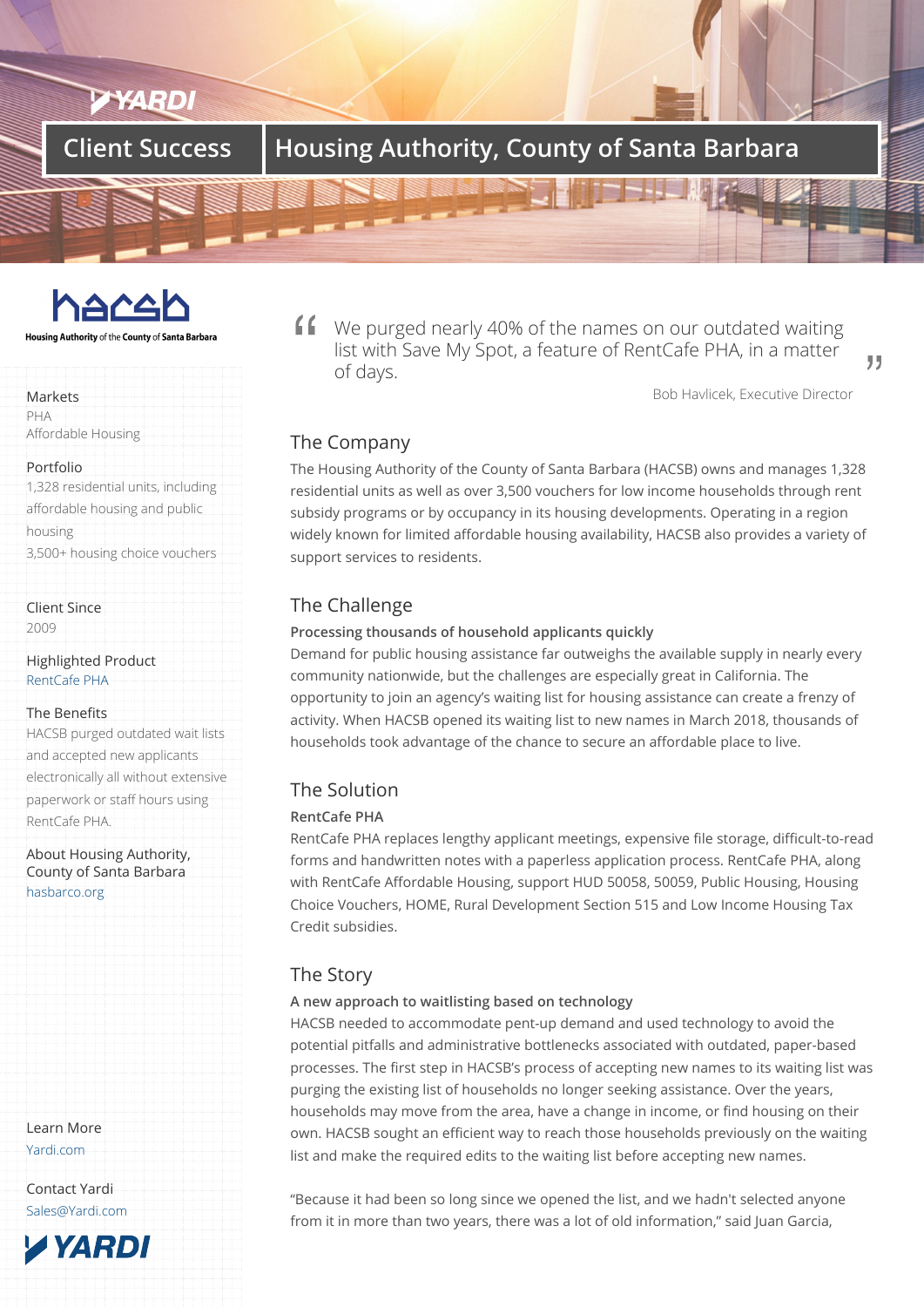# **Client Success Housing Authority, County of Santa Barbara**



Housing Authority of the County of Santa Barbara

#### Markets

PHA Affordable Housing

#### Portfolio

1,328 residential units, including affordable housing and public housing 3,500+ housing choice vouchers

Client Since 2009

Highlighted Product RentCafe PHA

#### The Benefits

HACSB purged outdated wait lists [and accepted](/products/rentcafe-pha) new applicants electronically all without extensive paperwork or staff hours using RentCafe PHA.

About Housing Authority, County of Santa Barbara hasbarco.org

Learn More Yardi.com

Contact Yardi Sales@Yardi.com information systems administrator for HACSB.

HACSB used a unique feature of RentCafe PHA called Save My Spot to purge its waiting list. Save My Spot makes it possible for public housing agencies to easily communicate with everyone on their waiting list and give them the chance to update contact information, restate their desire to remain on the list, or request to be removed.

With Save My Spot, households with an email address on file are asked to verify their information through a quick, online process. Waitlisted households without an email address are mailed a form with a pre-printed barcode. The form asks the applicant to update their status and contact information and mail back the completed form. Once the form is returned, the public housing agency scans the barcode and creates an electronic record in RentCafe PHA.

Save My Spot saves public housing agencies the cost of postage, paper and staff hours on data entry. "We purged nearly 40% of the names on our outdated waiting list with Save My Spot in a matter of days. Going through that process before opening the list to new names was a great first step, and it was much more efficient than mailing everyone on the list a form to fill out," said Bob Havlicek, executive director of HACSB.

### **Working with fresh data**

Once the list was cleaned up, HACSB opened it up to new applicants. The response to HACSB's waitlist opening exceeded expectations, prompting HACSB to keep the list open for two extra weeks.

"During a three-week period, we added 7,965 new names to our waiting list. We got more than 1,200 on the first day, and names poured in throughout the week. Extending the opening period was very necessary," said Beverly Negrete, quality control manager for HACSB.

RentCafe PHA technology made it simple to apply online. "We created a short video with step-by-step instructions in English and Spanish, and then posted it to YouTube. That was an effective way to show people just how easy it is to use RentCafe PHA, and something that wouldn't really be feasible if we were using paper application forms. With a video, they can watch the steps and see exactly how it's done," said Garcia.

That preemptive work paid off for HACSB as the agency received relatively few phone calls asking for help completing the online process. "Most of the calls we got were easy to handle, such as how to find a username or reset a password," said Negrete.

### **Processing a windfall of data**

HACSB was able to handle the steep influx of applicants with relative ease compared with